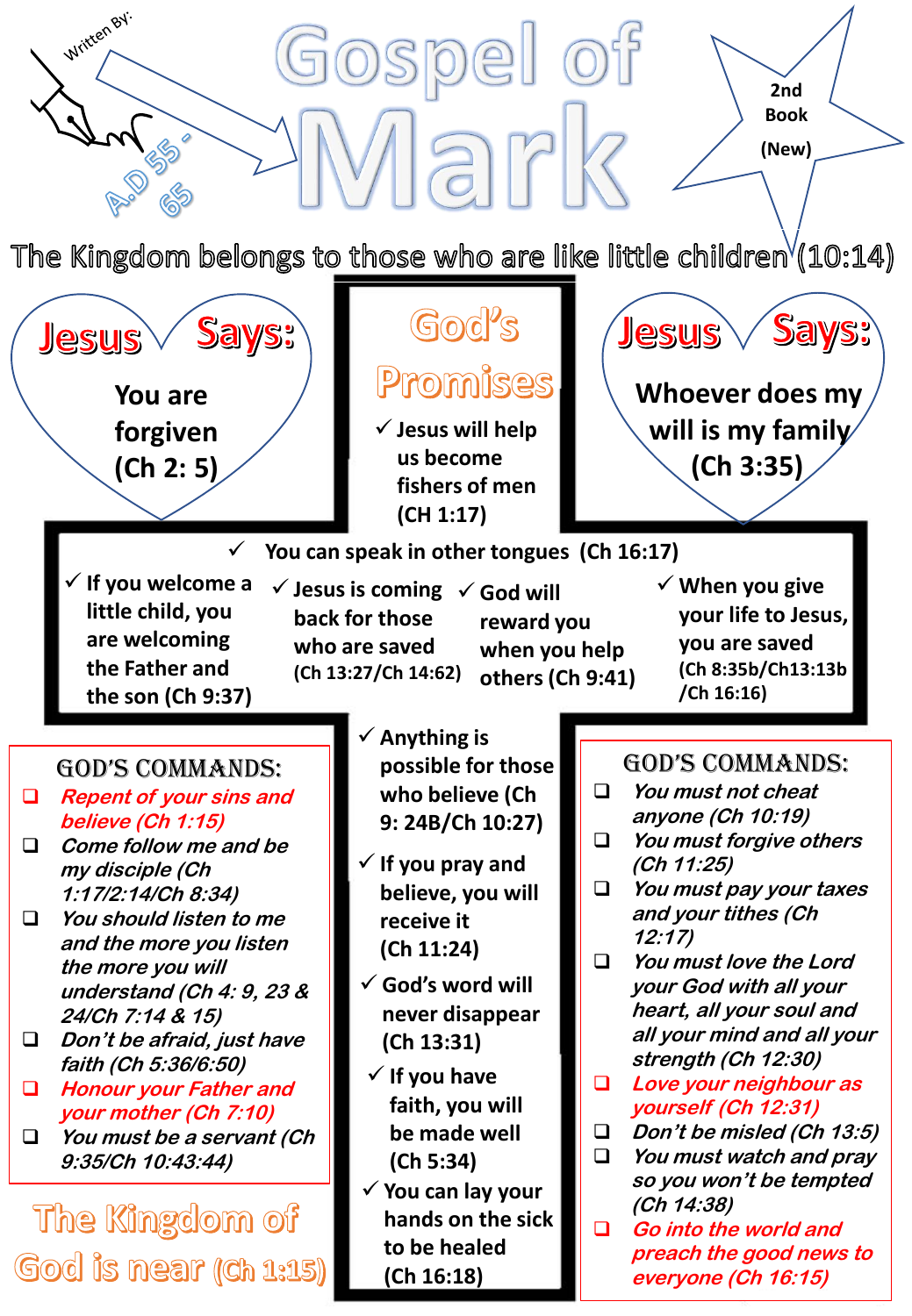## Key Stories in Mark

- † Story of John the Baptist (Ch 1)
- † John baptizes Jesus (Ch 1)
- † Temptation of Jesus (Ch 1)
- † Jesus chooses the First Disciples (Ch 1)
- † Jesus the Heals many people (Ch 1)
- † Jesus heals a paralysed man (Ch 2)
- † Jesus eats with the Tax Collectors (Ch 2)
- † Jesus talks about Fasting and the Sabbath (Ch 2)
- † Jesus heals the man with a withered hand (Ch 3)
- † Crowds follow Jesus (Ch 3)
- † Jesus chooses the 12 Apostles (Ch 3)
- † Jesus calls us his family (Ch 3)
- † The parable of the Sower (Ch 4)
- † Why Jesus talks in parables (Ch 4)
- † The parable of the Lamp (Ch 4)
- † The parable of the Growing Seed (Ch 4)
- † The parable of the Mustard Seed (Ch 4)
- † Jesus calms the storm (Ch 4)
- † Jesus heals a man with a demon (Ch 5)
- † Jesus heals a woman and Jairus' daughter (Ch 5)
- † Jesus is rejected in Nazareth (Ch 6)
- † Jesus sends out the 12 Apostles (Ch 6)
- † John the Baptist dies (Ch 6)
- † Jesus feeds the 5,000 (Ch 6)
- † Jesus walks on water (Ch 6)
- † Jesus heals many sick people (Ch 6)
- † Jesus challenges the religious leaders (Ch 7)
- Jesus teaches about the importance of having a right heart (Ch 7)
- † Jesus reacts to a Woman's Faith (Ch 7)
- † Jesus heals a deaf man (Ch 7)
- † Jesus feeds the four thousand (Ch 8)
- † Religious leaders demand a sign and Jesus warns us about them (Ch 8)
- † Jesus heals a blind man at Bethsaida (Ch 8)
- † Peter call Jesus the Christ (Ch 8)
- † Jesus tells about his Death and Resurrection (Ch 8)
- † The Transfiguration (Ch 9)
- † Jesus heals a boy with Epilepsy (Ch 9)
- † Jesus tells us again of His death and Resurrection (Ch 9)
- † Jesus says that a child is the greatest (Ch 9)
- † Temptations to sin (Ch 9)
- † Jesus teaches about divorce (Ch 10)
- † Jesus welcomes the children (Ch 10)
- † Jesus tells us about His death again (Ch 10)
- † James and John asks Jesus who is the greatest (Ch 10)
- † Jesus heals Bartimaeus (Ch 10)
- † Jesus enters Jerusalem on a donkey (Ch 11)
- † Jesus cursed the Fig Tree (Ch 11)
- † Jesus cleanses the temple (Ch 11)
- † The lesson about the Withered Fig Tree (Ch 11)
- † Religious Leaders challenges Jesus (Ch 11)





## **JESUS SAYS:** You are able to understand the

#### secrets of God's Kingdom (Ch 4:11)

- † Parable of the Tenants (Ch 12)
- † Jesus tells us to Pay our Taxes (Ch 12)
- † The Saduccees ask about the Resurrection (Ch 12)
- † The Great Commandment (Ch 12)
- † The Widow's Offering (Ch 12)
- † Signs of the End of Age (Ch 13)
- † The second Coming (Ch 13)
- † The lesson of the Fig Tree (Ch 13)
- † The plot to kill Jesus (Ch 14)
- † Jesus Anointed at Bethany (Ch 14)
- † Judas betrays Jesus (Ch 14)
- Passover with the Disciples & The Lord's Supper (Ch 14)
- Jesus tells about Peter's Denial (Ch 14)
- † Jesus prays in the Garden of Gethsemane (Ch 14)
- † Jesus is betrayed and arrested (Ch 14)
- † Jesus goes before the Council (Ch 14)
- † Peter denies Jesus (Ch 14)
- † Pilate delivers Jesus to be Crucified (Ch 15)
- † The Death & Burial of Jesus (Ch 15)
- † The Resurrection of Jesus (Ch 16)
- † Jesus appears to Mary Magdalene (Ch 16)
- † The Great Commission (Ch 16)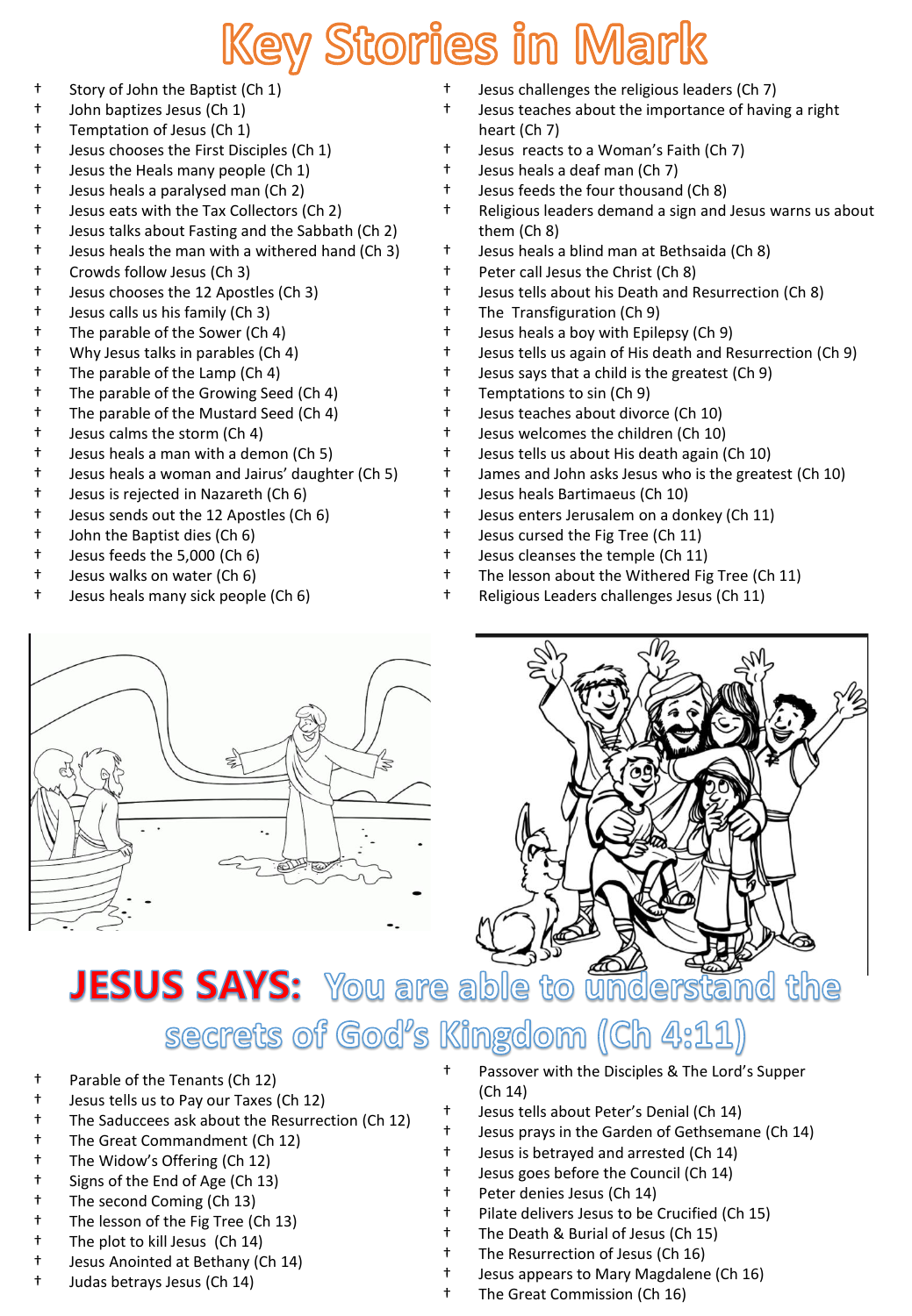# If you want to get **Creative and Draw your own Stories use the Page below**